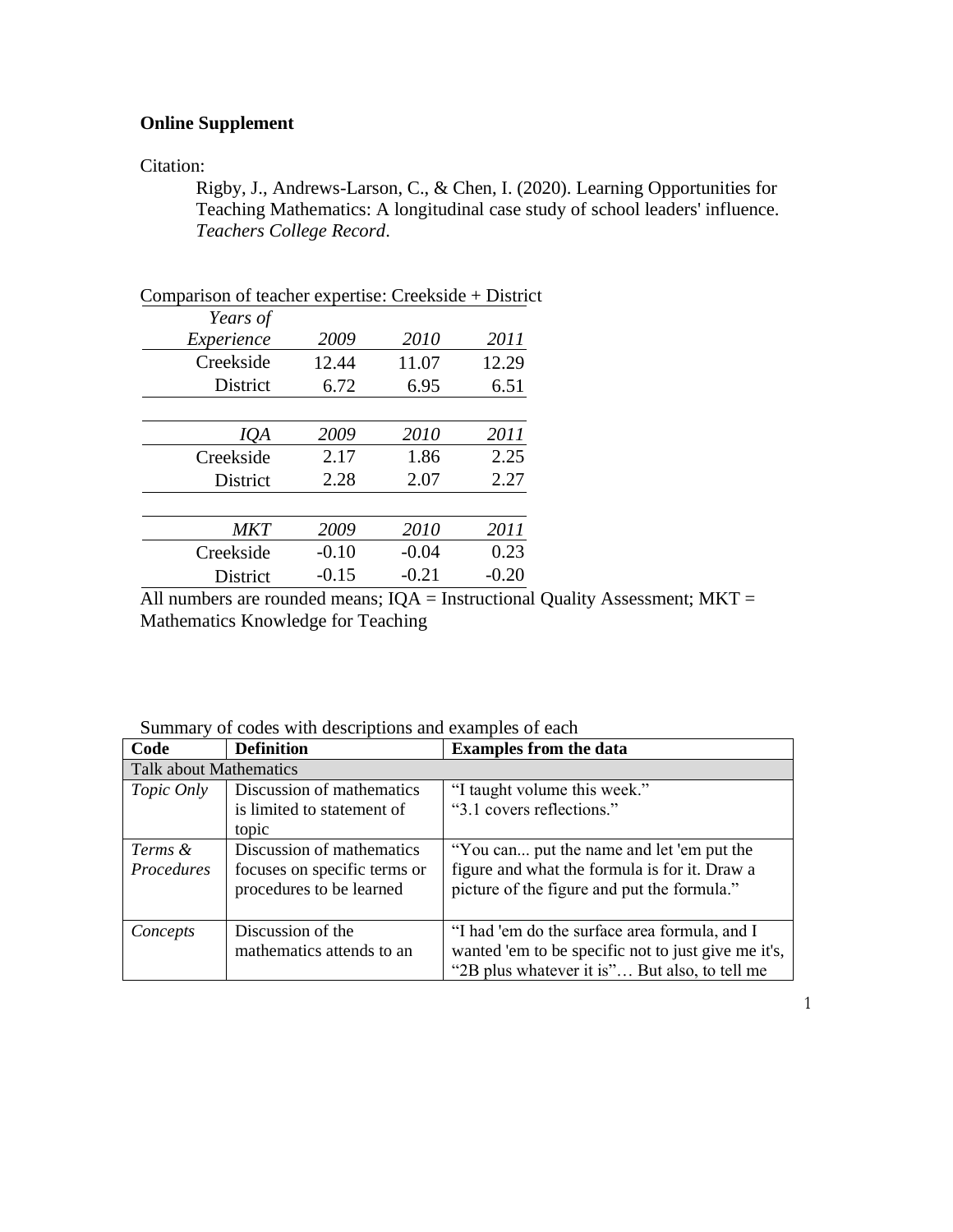|                                                           | underlying concept or idea<br>to be learned                                                                                                          | that the base is a rectangle. So, they would use<br>length times width for it. Because the kids, what<br>I found with my kids is that they confused, if I<br>gave 'em only capital B for the area of the base,<br>they confused with formula I used because the<br>circle can be length times width, or triangle<br>became length times width." |  |  |
|-----------------------------------------------------------|------------------------------------------------------------------------------------------------------------------------------------------------------|-------------------------------------------------------------------------------------------------------------------------------------------------------------------------------------------------------------------------------------------------------------------------------------------------------------------------------------------------|--|--|
| Diagnostic Frame (describing the problem at hand)         |                                                                                                                                                      |                                                                                                                                                                                                                                                                                                                                                 |  |  |
| Helping                                                   | Descriptions of the purpose                                                                                                                          | "Cylinders will be on the [state] test."                                                                                                                                                                                                                                                                                                        |  |  |
| <b>Students</b><br>Succeed on<br><b>Tests</b>             | of a mathematical activity as<br>aimed at supporting students<br>in performing well on a<br>standardized assessment<br>(e.g. state or district test) | "The second list is math camp. And off the top<br>of my head, I can't give you the exact count, but<br>it's something like 295 kids that we have listed<br>as non-discipline that could go to math camp.<br>So, I need you to, we can only do like 180 of<br>'em. We have to get 115 kids off the list."                                        |  |  |
| Helping                                                   | Descriptions of the purpose                                                                                                                          | "I did a different color for each of the shapes                                                                                                                                                                                                                                                                                                 |  |  |
| <b>Students</b><br>Learn Math                             | of a mathematical activity as<br>supporting students learning<br>(which could be conceptual<br>or procedural)                                        | just so that the kids could keep track of which<br>one was which."                                                                                                                                                                                                                                                                              |  |  |
| Other                                                     | Descriptions of problems                                                                                                                             | "the bottom line is if I bring a visitor around                                                                                                                                                                                                                                                                                                 |  |  |
|                                                           | tangentially related to                                                                                                                              | the campus, regardless of if it's after a                                                                                                                                                                                                                                                                                                       |  |  |
|                                                           | teaching mathematics, such                                                                                                                           | [standardized] test or not, they're going to                                                                                                                                                                                                                                                                                                    |  |  |
|                                                           | teachers providing "bell-to-                                                                                                                         | expect to see teaching, and teaching kids. If you                                                                                                                                                                                                                                                                                               |  |  |
|                                                           | bell" instruction every day                                                                                                                          | can do a makeup day, and you can have every<br>single kid on task, and every single kid's gotta                                                                                                                                                                                                                                                 |  |  |
|                                                           |                                                                                                                                                      | do some makeup work, then so be it. But they                                                                                                                                                                                                                                                                                                    |  |  |
|                                                           |                                                                                                                                                      | just need to be doing something."                                                                                                                                                                                                                                                                                                               |  |  |
| Prognostic Frame (stipulating the remedy for the problem) |                                                                                                                                                      |                                                                                                                                                                                                                                                                                                                                                 |  |  |
| N <sub>O</sub>                                            | Often, descriptions of                                                                                                                               | "Because they're not gonna be able to                                                                                                                                                                                                                                                                                                           |  |  |
| Prognosis                                                 | students' inability to                                                                                                                               | understand and know the vocab for all these                                                                                                                                                                                                                                                                                                     |  |  |
| <i><b>Offered</b></i>                                     | successfully learn a                                                                                                                                 | words. It's impossible."                                                                                                                                                                                                                                                                                                                        |  |  |
|                                                           | particular idea or perform a<br>specific task, lack of student                                                                                       |                                                                                                                                                                                                                                                                                                                                                 |  |  |
|                                                           | effort, or student behavior.                                                                                                                         | "They're still struggling in the subtraction<br>integer area and it's because they're too lazy to                                                                                                                                                                                                                                               |  |  |
|                                                           | Solutions are outside of                                                                                                                             | do the work it takes to change that rule, you                                                                                                                                                                                                                                                                                                   |  |  |
|                                                           | teachers' control.                                                                                                                                   | know, they wanna go in there and change that                                                                                                                                                                                                                                                                                                    |  |  |
|                                                           |                                                                                                                                                      | minus to a plus."                                                                                                                                                                                                                                                                                                                               |  |  |
| Cover                                                     | Descriptions of which topics                                                                                                                         | "We need to teach volume."                                                                                                                                                                                                                                                                                                                      |  |  |